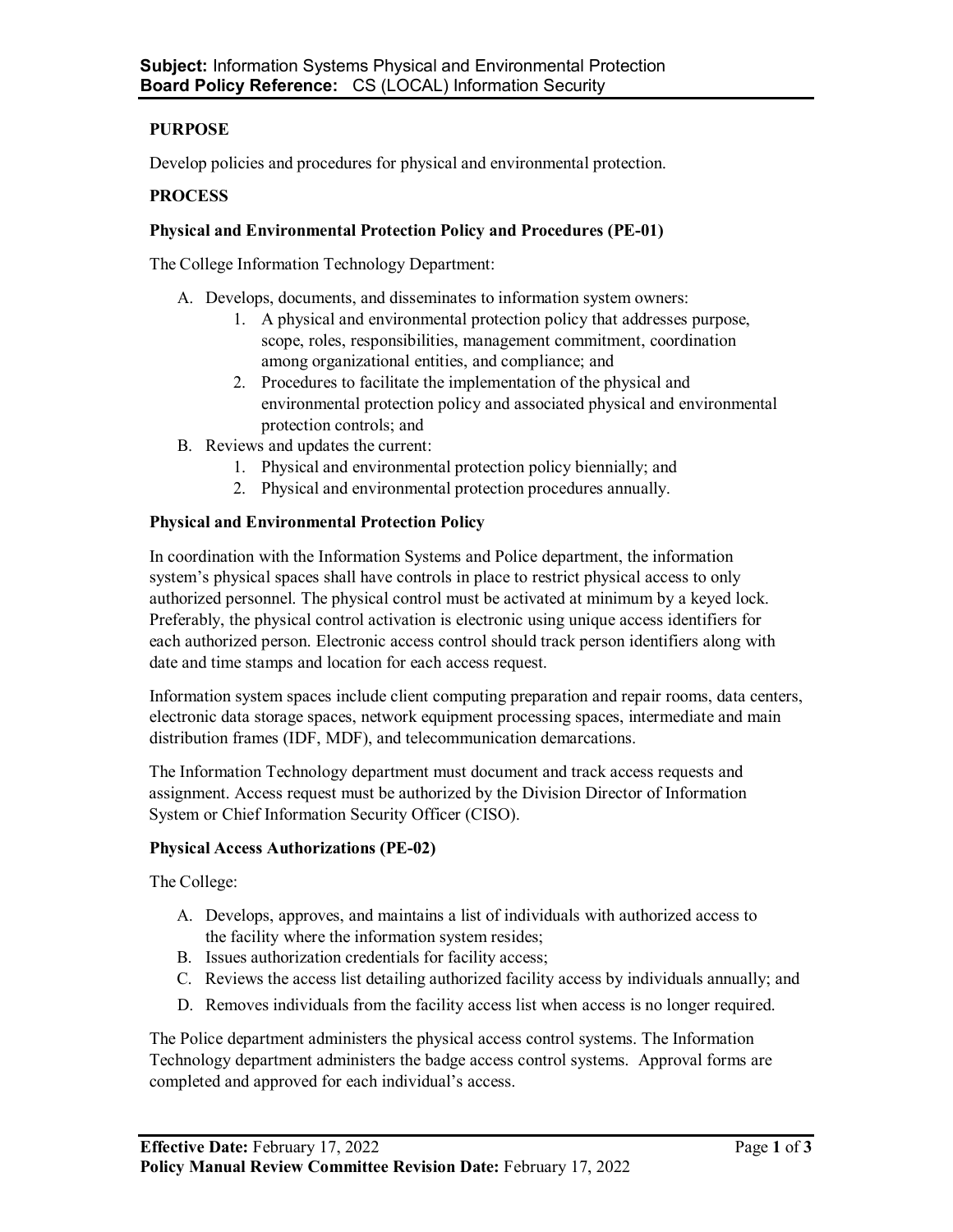### **Physical Access Control (PE-03)**

The College:

- A. Enforces physical access authorizations at the physical boundary by;
	- 1. Verifying individual access authorizations before granting access to the facility; and
	- 2. Controlling ingress/egress to the facility using keyed locks or electronic access control;
- B. Maintains physical access audit logs for electronic access controlled spaces;
	- 1. Provides physical locks or electronic access control to control access to areas within the facility officially designated as publicly accessible;
	- 2. Escorts visitors and monitors visitor activity into secured information system spaces;
	- 3. Secures keys, combinations, and other physical access devices;
	- 4. Inventories electronic access annually
	- 5. Changes combinations and keys when keys are lost, combinations are compromised, or individuals are transferred or terminated.

### **Monitoring Physical Access (PE-06)**

The College:

- A. Monitors physical access to the facility where the information systems resides to detect and respond to physical security incidents;
- B. Reviews physical access logs periodically based on risk management decisions and upon occurrence potential indications of events; and
- C. Coordinates results of reviews and investigations with the organizational incident response capability.
- D. Security cameras are located at ingress and egress points where the information systems resides to record activities.

# **Facility Access Records (PE-08)**

The College:

- A. Maintains electronic access control records to the facility where the information system resides for sixty days and
- B. Reviews electronic access control access records based on risk management decisions.

#### **Emergency Lighting (PE-12)**

The College employs and maintains automatic emergency lighting where the information system resides that activates in the event of a power outage or disruption and that covers emergency exits and evacuation route within the facility per applicable building codes.

# **Fire Protection (PE-13)**

The College employs and maintains fire suppression and detection devices/systems where the information system resides that are supported by an independent energy source per applicable building codes.